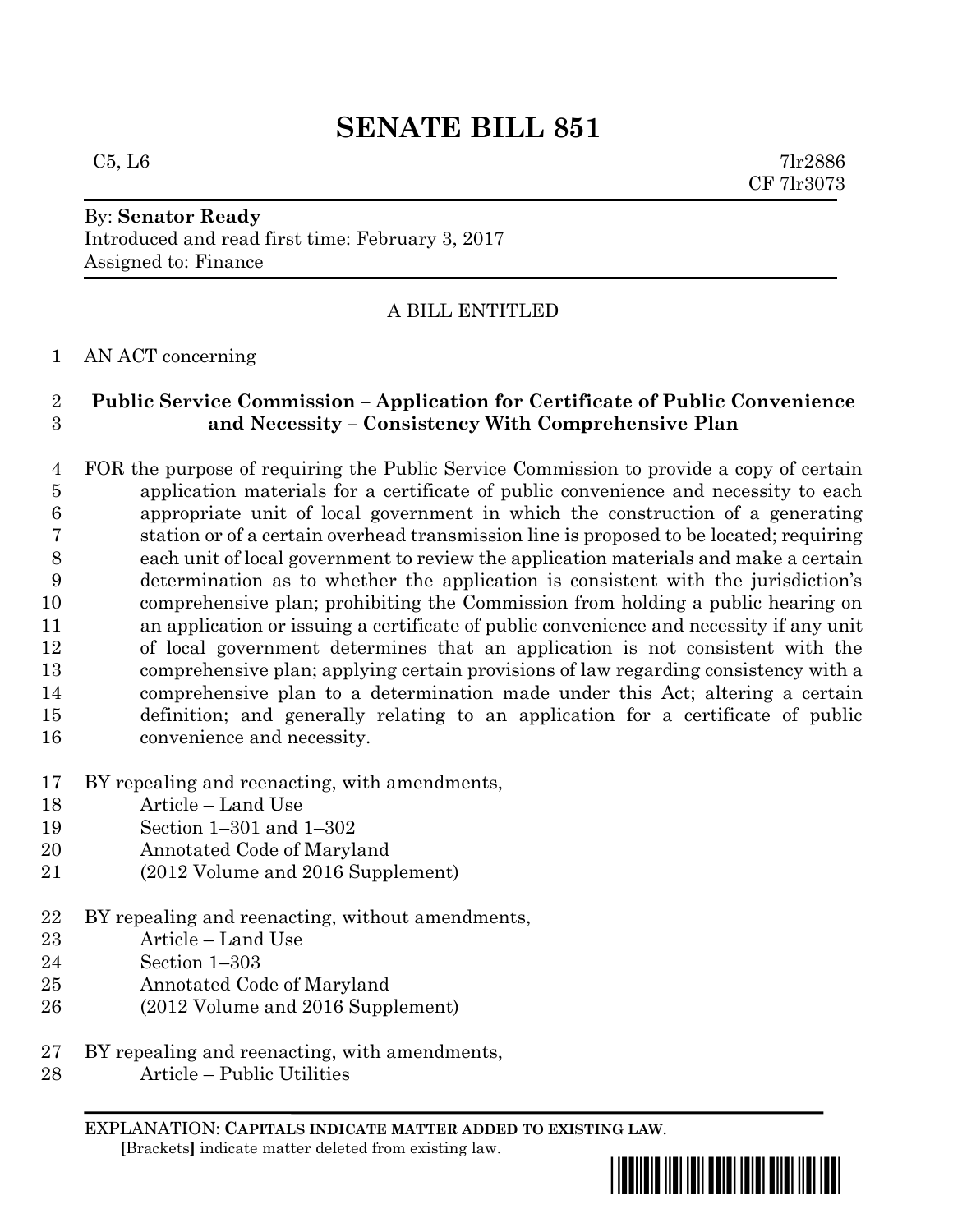**SENATE BILL 851**

| $\mathbf 1$<br>$\overline{2}$<br>$\boldsymbol{3}$ | Section $7-207(d)$ and (e)<br>Annotated Code of Maryland<br>(2010 Replacement Volume and 2016 Supplement)                                              |
|---------------------------------------------------|--------------------------------------------------------------------------------------------------------------------------------------------------------|
| 4<br>5                                            | SECTION 1. BE IT ENACTED BY THE GENERAL ASSEMBLY OF MARYLAND,<br>That the Laws of Maryland read as follows:                                            |
| 6                                                 | <b>Article - Land Use</b>                                                                                                                              |
| 7                                                 | $1 - 301.$                                                                                                                                             |
| 8                                                 | In this subtitle, "action" means:                                                                                                                      |
| 9                                                 | (1)<br>the adoption of a local law or regulation concerning:                                                                                           |
| 10<br>11                                          | a special exception under $\S 1-101(p)$ of this title (Definitions –<br>(i)<br>"Special exception"); or                                                |
| 12<br>13                                          | plan implementation and review under $\S$ 1–417 of this title or $\S$<br>(ii)<br>3–303 of this article;                                                |
| 14<br>15                                          | a requirement under § 9–505(a)(1) of the Environment Article and §<br>(2)<br>4–415(c) of the Local Government Article (Municipal annexation); [or]     |
| 16<br>17                                          | a required finding under $\S$ 9-506(a)(1) and 9-507(b)(2) of the<br>(3)<br>Environment Article (Water and sewer plan review); OR                       |
| 18<br>19<br>20                                    | A DETERMINATION UNDER $\frac{1}{2}$ 7-207(D)(1) OF THE PUBLIC<br>(4)<br>UTILITIES ARTICLE (CERTIFICATE OF PUBLIC CONVENIENCE AND NECESSITY<br>REVIEW). |
| 21                                                | $1 - 302.$                                                                                                                                             |
| 22                                                | This subtitle applies to:                                                                                                                              |
| 23<br>24                                          | a special exception under $\S 1-101(p)$ of this title (Definitions – "Special<br>(1)<br>exception");                                                   |
| 25<br>26                                          | plan implementation and review under $\S 1-417$ of this title or $\S 3-303$<br>(2)<br>of this article;                                                 |
| $27\,$<br>28                                      | $\S\S 9-505(a)(1), 9-506(a)(1),$ and $9-507(b)(2)$ of the Environment Article<br>(3)<br>(Water and sewer plan review); [and]                           |
| 29                                                | $\S$ 4–414(c) of the Local Government Article (Annexation plan); AND<br>(4)                                                                            |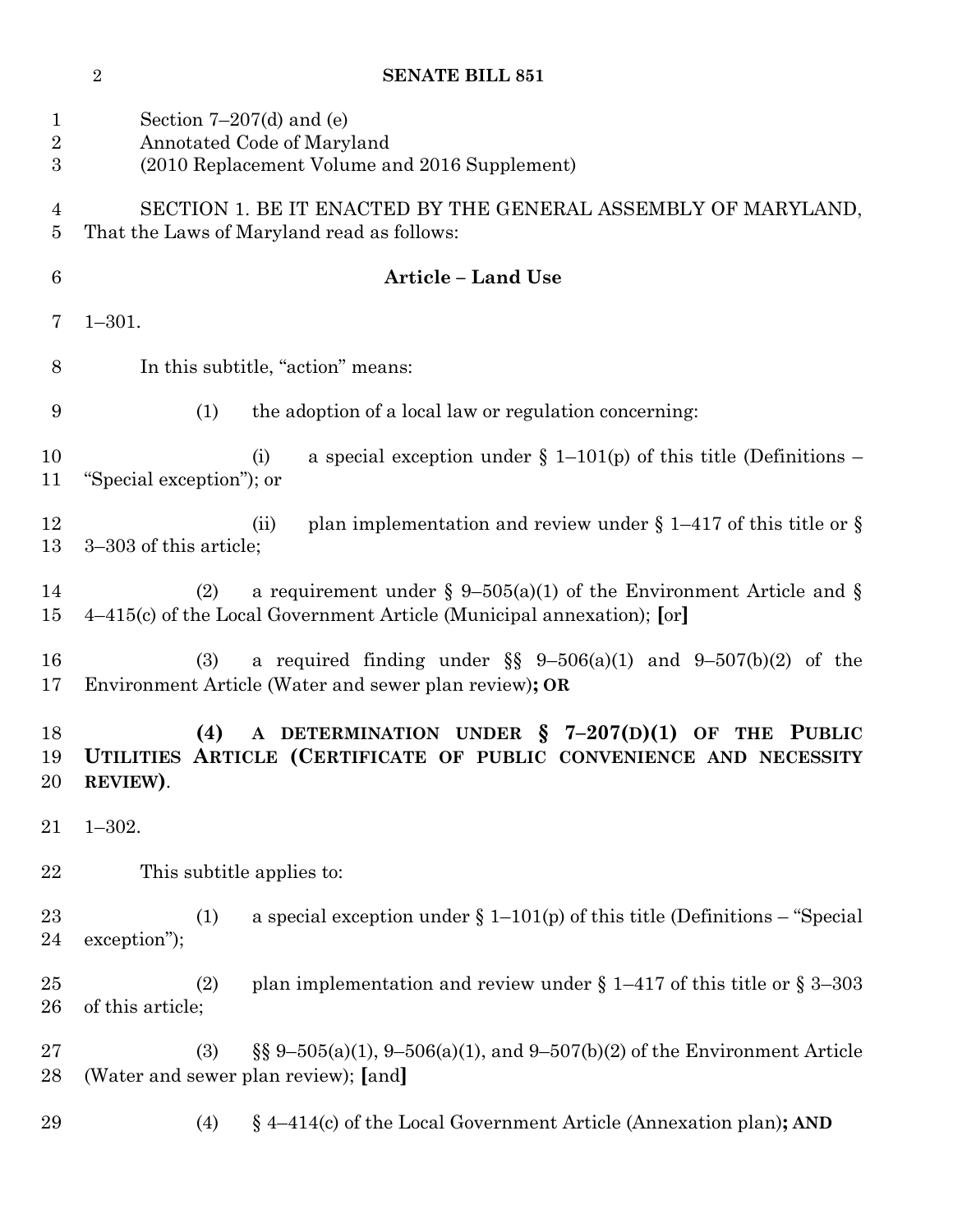#### **SENATE BILL 851** 3

 **(5) A DETERMINATION UNDER § 7–207(D)(1) OF THE PUBLIC UTILITIES ARTICLE (CERTIFICATE OF PUBLIC CONVENIENCE AND NECESSITY REVIEW)**.

1–303.

 Except as provided in § 1–304 of this subtitle, when a provision in a statute listed under § 1–302 of this subtitle requires an action to be "consistent with" or have "consistency with" a comprehensive plan, the term shall mean an action taken that will further, and not be contrary to, the following items in the plan:

- (1) policies;
- (2) timing of the implementation of the plan;
- 11 (3) timing of development;
- 12 (4) timing of rezoning;
- (5) development patterns;
- (6) land uses; and
- (7) densities or intensities.
- 

#### **Article – Public Utilities**

7–207.

 (d) **(1) (I) BEFORE HOLDING A PUBLIC HEARING, THE COMMISSION SHALL PROVIDE A COPY OF ALL APPLICATION MATERIALS RECEIVED FOR A CERTIFICATE OF PUBLIC CONVENIENCE AND NECESSITY TO EACH APPROPRIATE UNIT OF LOCAL GOVERNMENT IN WHICH ANY PORTION OF THE CONSTRUCTION OF A GENERATING STATION OR OF AN OVERHEAD TRANSMISSION LINE DESIGNED TO CARRY A VOLTAGE IN EXCESS OF 69,000 VOLTS IS PROPOSED TO BE LOCATED.**

**(II) EACH UNIT OF LOCAL GOVERNMENT SHALL:**

 **1. REVIEW THE APPLICATION MATERIALS PROVIDED UNDER SUBPARAGRAPH (I) OF THIS PARAGRAPH; AND**

 **2. DETERMINE WHETHER THE APPLICATION IS CONSISTENT WITH THE JURISDICTION'S COMPREHENSIVE PLAN AS SPECIFIED IN § 1–303 OF THE LAND USE ARTICLE.**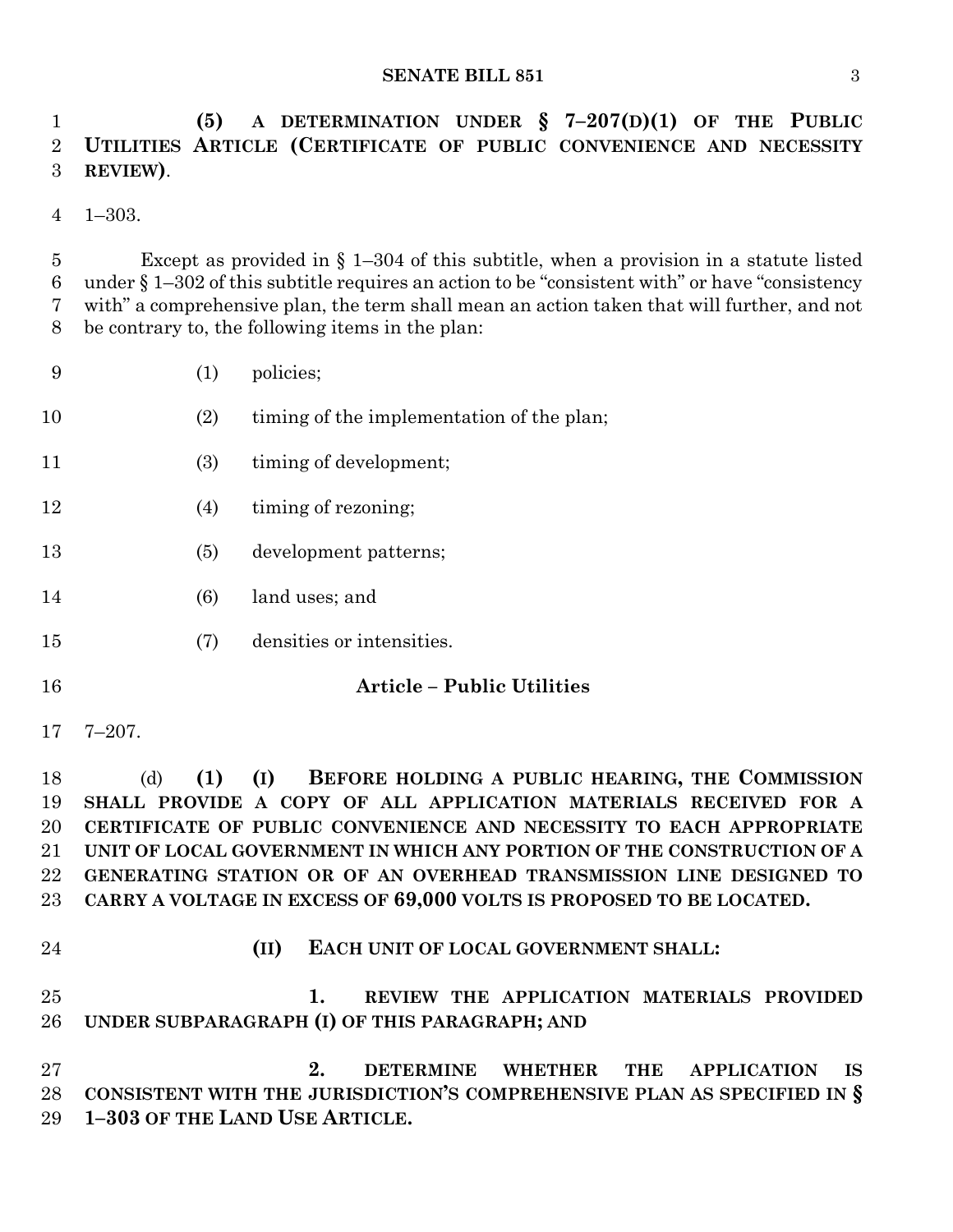#### **SENATE BILL 851**

 **(III) IF ANY UNIT OF LOCAL GOVERNMENT DETERMINES THAT AN APPLICATION IS NOT CONSISTENT WITH THE JURISDICTION'S COMPREHENSIVE PLAN, THE COMMISSION MAY NOT HOLD A PUBLIC HEARING ON THE APPLICATION. [**(1)**] (2) [**The**] IF AN APPLICATION IS DETERMINED TO BE CONSISTENT WITH A JURISDICTION'S COMPREHENSIVE PLAN IN ACCORDANCE WITH PARAGRAPH (1) OF THIS SUBSECTION, THE** Commission shall provide an opportunity for public comment and hold a public hearing on the application for a certificate of public

 of the construction of a generating station, an overhead transmission line designed to carry a voltage in excess of 69,000 volts, or a qualified generator lead line is proposed to be located.

convenience and necessity in each county and municipal corporation in which any portion

 **[**(2)**] (3)** The Commission shall hold the public hearing jointly with the governing body of the county or municipal corporation in which any portion of the construction of the generating station, overhead transmission line, or qualified generator lead line is proposed to be located, unless the governing body declines to participate in the hearing.

 **[**(3)**] (4)** (i) Once in each of the 4 successive weeks immediately before the hearing date, the Commission shall provide weekly notice of the public hearing and an opportunity for public comment:

20 1. by advertisement in a newspaper of general circulation in the county or municipal corporation affected by the application;

2. on two types of social media; and

3. on the Commission's Web site.

 (ii) Before a public hearing, the Commission shall coordinate with the governing body of the county or municipal corporation in which any portion of the construction of the generating station, overhead transmission line, or qualified generator lead line is proposed to be located to identify additional options for providing, in an efficient and cost–effective manner, notice of the public hearing through other types of media that are familiar to the residents of the county or municipal corporation.

 **[**(4)**] (5)** (i) On the day of a public hearing, an informational sign shall be posted prominently at or near each public entrance of the building in which the public hearing will be held.

 (ii) The informational sign required under subparagraph (i) of this paragraph shall:

 1. state the time, room number, and subject of the public hearing; and